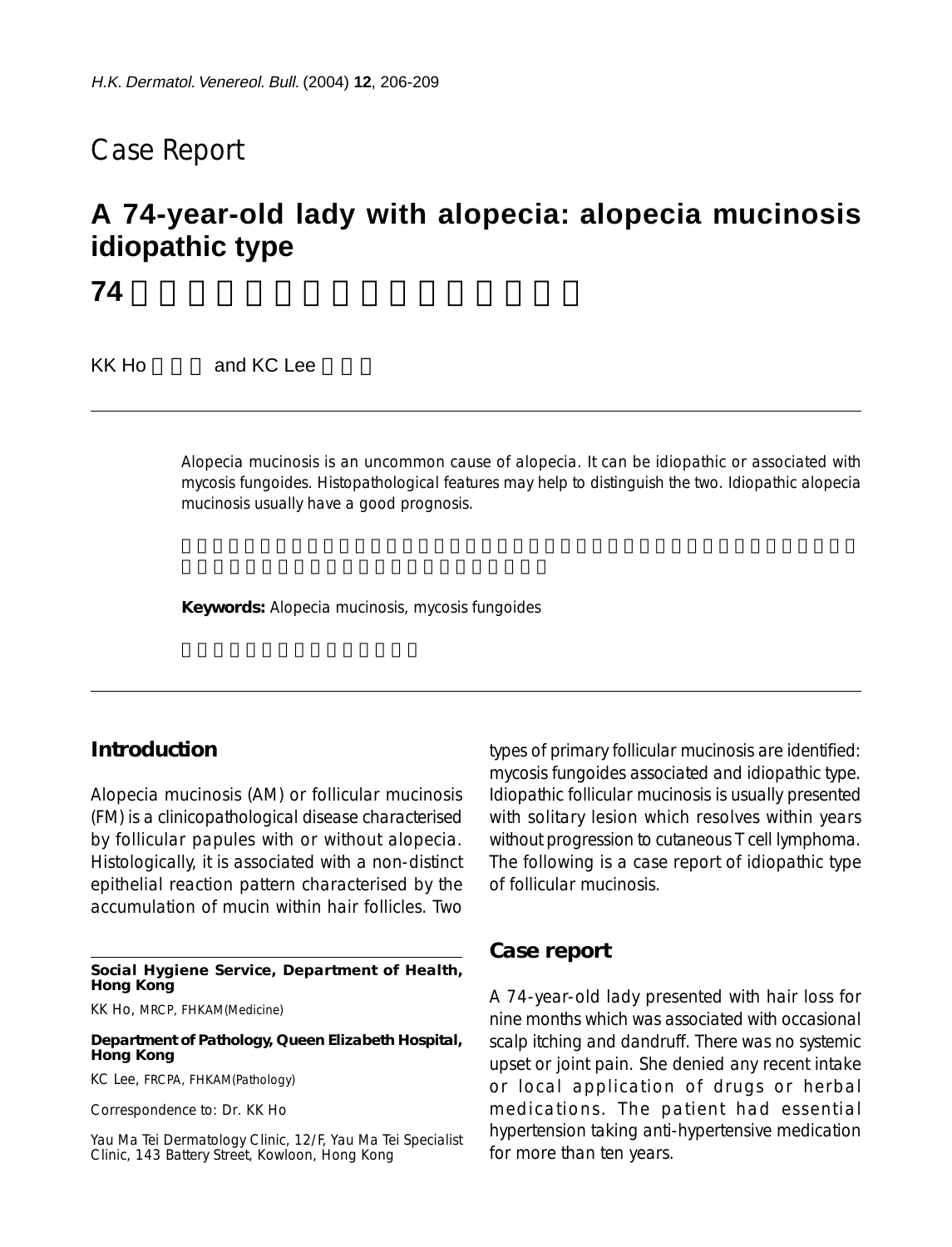On physical examination, a solitary 1 cm x 1.5 cm oval shaped bald patch was noted over her occipital area. The margin was not distinct. Prominent hair follicles and follicular plugging were noted over the alopecic patch (Figure 1). Neither sign of inflammation nor scar were detected. Another ill-defined erythematous patch, 3 cm in diameter, was also noted over her upper back. Her nails and mucosal surfaces were normal and no regional lymph node enlargement or organomegaly were detected. The provisional diagnoses included mycosis fungoides (MF) related alopecia mucinosis, idiopathic type follicular mucinosis, alopecia areata, lichen planopilaris and discoid lupus erythematosus.

Wood's light examination of the scalp showed no fluorescence and skin scrapping of her back lesion revealed no fungi. Results of her complete blood picture, differential cell count, liver and renal function and anti-nuclear factor were normal or negative.

A skin biopsy of the scalp lesion showed perifollicular lymphocytic infiltration associated with mucinous changes. The interfollicular zone was spared (Figure 2). High power examination showed lymphoid infiltration of a hair follicle with mucin deposit between the follicular epithelial



**Figure 1.** Prominent follicular papules over the patch of alopecia.

cells. There was no definite atypia in the lymphoid component (Figure 3). Direct immunofluoresence study was negative. There was no feature of MF or lymphoma noted.

The patient was treated with fluocinolone acetonide 0.025% twice daily. Her hair totally regrew three months after the biopsy (Figure 4).



**Figure 2.** There is perifollicular lymphocytic infiltration associated with mucinous change in the hair follicles. Note the sparing of interfollicular zone (H&E).



**Figure 3.** High power showing lymphoid infiltration of a hair follicle with mucin deposit between the follicular epithelial cells. There is no definite atypia in the lymphoid component (H&E).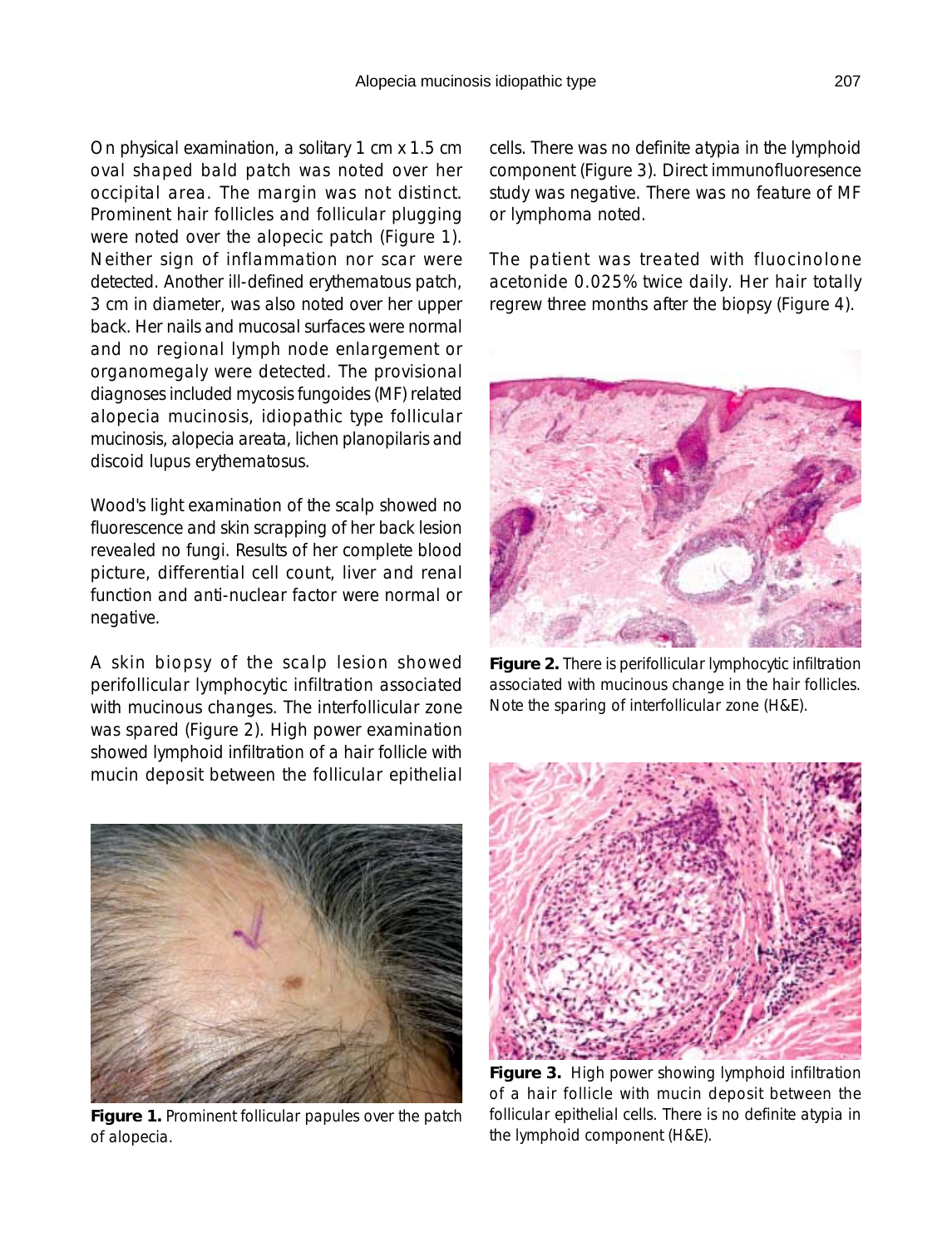

**Figure 4.** The previous bald area had hair completely regrown.

#### **Discussion**

Pinkus et al in 1957 coined the term alopecia mucinosis to designate localised alopecia that histopathologically showed mucin deposition within hair follicles.<sup>1</sup> Jablonsks et al later changed it to a more histopathological term of FM.2 The histological features of follicular mucinosis is, however, non specific. FM is classified into primary and secondary. Primary follicular mucinosis is divided into MF associated or idiopathic form. Whereas in secondary group, it can be associated with systemic lupus erythematosus,<sup>3</sup> arthropod bites,<sup>4</sup> eosinophilia associated with HIV infection,<sup>5</sup> non-cutaneous T cell lymphoma, chronic lymphocytic leukaemia,<sup>6</sup> and cutaneous B cell lymphoma.<sup>7</sup>

Idiopathic follicular mucinosis is usually diagnosed by exclusion. It is characterised by a solitary lesion with a tendency to resolve within years. The predictive factors that differentiate between MF associated and idiopathic follicular mucinosis were summarised in Table 1.

The presence of monoclonal T cell receptor (TCR) gene rearrangement proliferation has been suggested to be associated with MF. However, Brown et al reported no evidence of progression to cutaneous T cell lymphoma in a five-year followup of five young patients (all less than 40) with primary follicular mucinosis despite the presence of monoclonal TCR gene rearrangement.<sup>8</sup> Cerroni et al studied 44 patients<sup>9</sup> with either MF associated or idiopathic follicular mucinosis. No clear-cut histopathological and immunohistochemical features were noted that could help to differentiate the two. In addition, monoclonal TCR gene rearrangement was detected in about half of the cases in both MF associated and idiopathic groups. No single case of idiopathic follicular mucinosis progressed to MF upon the mean follow-up time 71.6 months was found.

In essence, the inclusion of the presence of monoclonal TCR gene rearrangement to differentiate between MF associated and idiopathic follicular mucinosis may not be reliable. Therefore, long-term surveillance of idiopathic follicular mucinosis and consider re-biopsy from most infiltrated lesions represent the best clinical

**Table 1.** Predictive factors that help to differentiate between MF associated follicular mucinosis and idiopathic follicular mucinosis

|                   | <b>Idiopathic FM</b>                | MF associated FM                            |
|-------------------|-------------------------------------|---------------------------------------------|
| Age               | Young (< 30 years old)              | Elderly                                     |
| Number of lesions | Solitary or localised               | Generalised                                 |
| Disease duration  | $<$ 3 years                         | $>3$ years                                  |
| Histopathology    | Absence of Pautrier microabscesses, | Presence of Pautrier microabscesses,        |
|                   | Confinement of atypical lymphocyte, | Absence of inflammatory dermal infiltrates, |
|                   | Absence of monoclonal proliferation | Presence of monoclonal proliferation        |